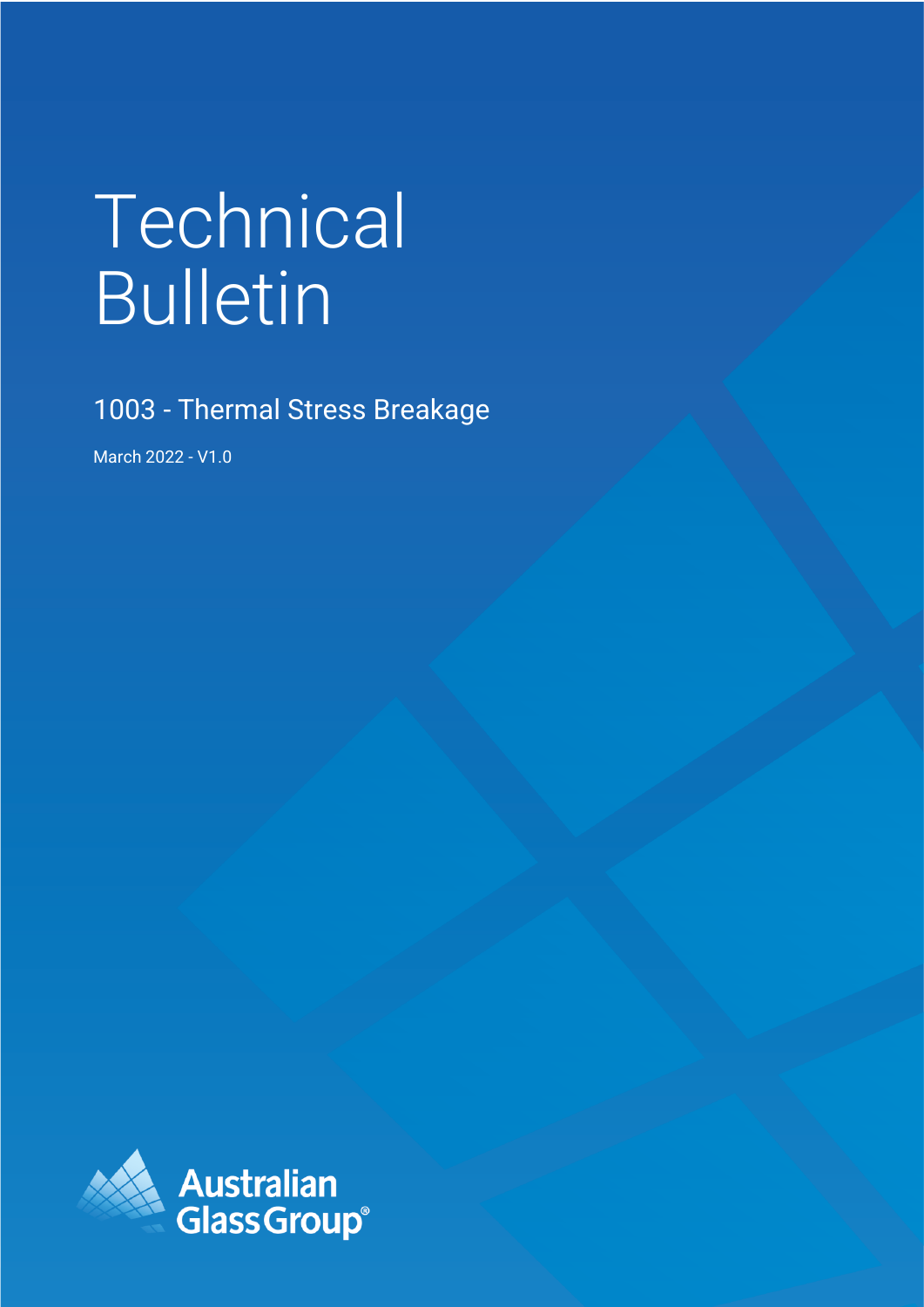# TB 1003 - Thermal Stress Breakage

In recent years the increase in minimum energy performance requirements of glazing has dictated a shift from clear glass to tinted and/or coated glass. If this glass is not heat treated, it can be susceptible to breakage from thermal stress. Careful consideration of glass types and heat treatment methods is required to avoid the possibility of thermal stress cracking.

## What is thermal stress?

Thermal stress is stress that is caused by unequal temperatures present in the same pane of glass. This causes the warmer parts of the glass to expand more than the cooler parts. Once the difference in temperature between these two regions is large enough, the stress caused by differing amounts of thermal expansion is too much for the glass and it cracks.

Cracks that are caused by thermal stress are different to cracks caused by other means, and are easily identifiable. Thermal stress cracks will emanate from the edge of the glass, at an angle of 90 degrees from both the glass edge and the glass face. This straight line crack continues for some distance depending on whether it was a low stress crack or a high stress crack.

A low stress crack will have a longer straight section before the crack begins to meander. In contrast, a high stress crack will have a shorter straight section before splitting into several branches. Below is a depiction of a high stress thermal crack.



Page 1 of 3

#### **AGG NSW**

140 Gilba Rd Girraween, NSW P: (02) 9896 0566 F: (02) 9896 0190

#### **AGG VIC**

81-83 Rushdale St Knoxfield, VIC P: (03) 9730 7400 F: (03) 9730 7488

### **AGG TAS** 39 South Arm Rd

Rokeby, TAS P: (03) 6247 1625

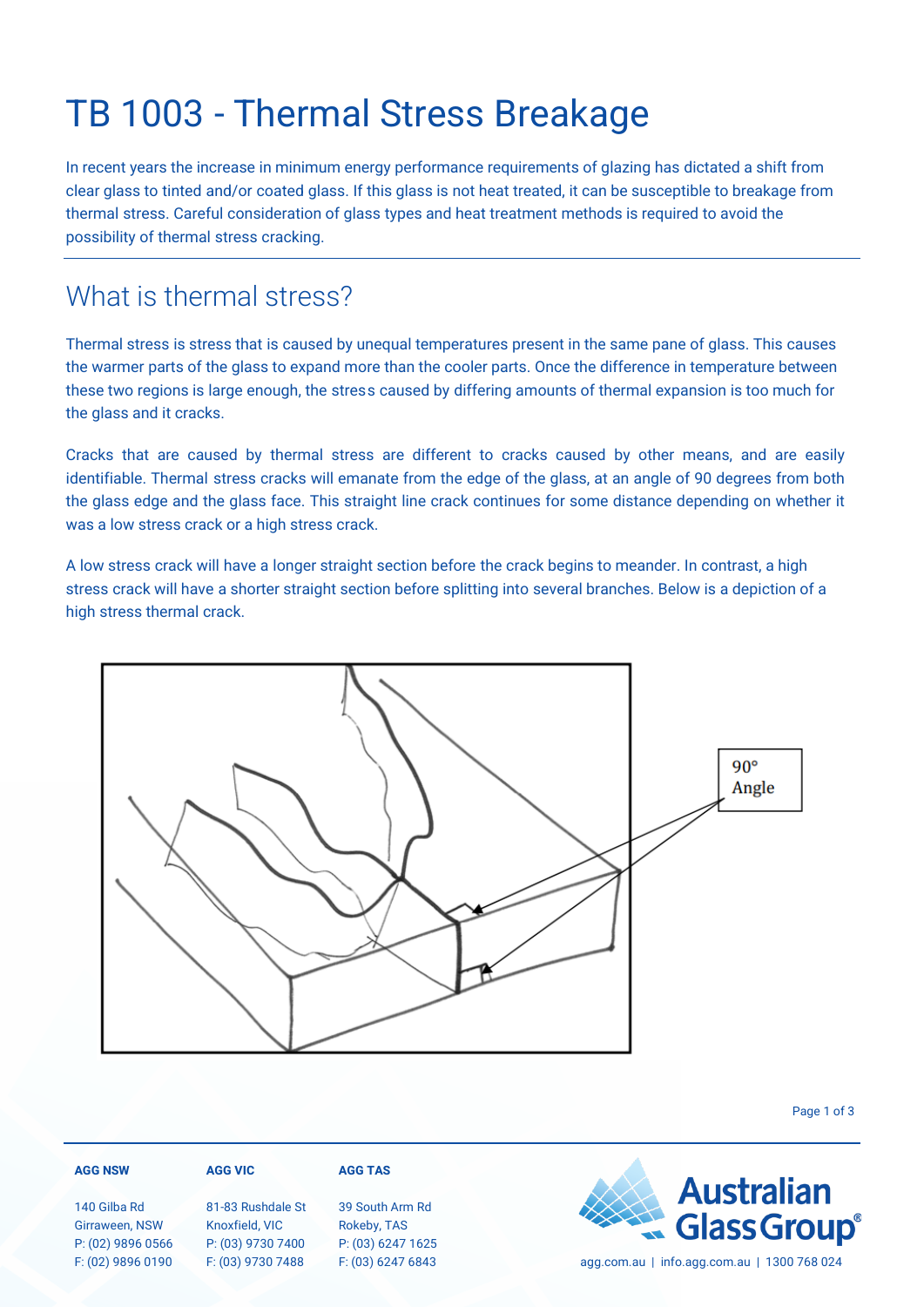## **Solutions**

The weakest part of glass is the edge, and if there are any imperfections the glass is more susceptible to thermal stress cracks. Normal framed window glazing only has edges arrised, which is a small rough grind to remove the sharp edge, making it safer for factory workers and installers to handle. These edges could be either flat ground or flat polished to create smoother edges thereby reducing the risk of thermal stress.

The most significant solution is to Heat Treat the glass from annealed to either heat strengthened or toughened glass. Heat strengthened glass can withstand a temperature differential of around 75°C, whereas toughened glass can withstand around 200°C. Toughened glass also has the added benefit of being Grade A safety glass for compliance purposes. Both heat strengthened and toughened glass will dramatically minimise the risk of thermal stress breakage.

## Causes of thermal stress

- Annealed glass with high heat absorption
- **External shading**
- Internal shading
- Heating devices
- Frame colour
- Larger glass panes

Annealed glass types that absorb high levels of heat are the most at risk of thermal stress breakage. These include tints, some coated glass and any glass that has a solar control film added. Generally speaking, dark tinted annealed glass is the most at risk when all other factors are constant, as the tint causes the glass to absorb high levels of heat. This is highlighted by the edges of the glass commonly concealed inside the frame remaining cool.

It has been estimated that for every 1 degree difference in temperature between edge and centre of glass, the stress in the glass increases by 0.62MPa. Given that temperature differences can easily be in the order of 20 to 30 degrees, a stress of 12 to 19MPa can be generated which is enough to cause a crack.

External shading elements such as fences, eves, trees and external blinds all cast shadows onto nearby glass. These shadows obviously vary between seasons. Typically, cold clear mornings followed by bright sunshine days with a shading factor on the one pane of glass represent the worst offending scenario for thermal stress.

Internal shading elements include close fitting blinds or curtains. The impact of these depends on their colour and proximity to the glass. 50mm is the minimum recommended gap, with 150mm being preferred. Also, it is recommended that blinds/curtains leave a gap of 50mm at the head and 25mm at the sill to allow any heat trapped there to escape.

Lightly coloured frames reflect more heat than darker colours that absorb more heat, meaning the portion of the glass inside the frame is cooler. This will increase the difference in temperature across the glass pane, so lighter coloured frames actually increase the thermal stress in the glass.

Any heating devices should be orientated so that hot air is not blown directly onto the glass from close proximity and note that larger glass panes have the opportunity to absorb more solar energy than smaller panes.

Thermal stress cracks are not covered by AGG's warranty and we recommend a Thermal Stress assessment if you have any concerns.

Page 2 of 3



P: (02) 9896 0566 F: (02) 9896 0190 Knoxfield, VIC P: (03) 9730 7400 F: (03) 9730 7488

39 South Arm Rd Rokeby, TAS P: (03) 6247 1625

**AGG TAS**



F: (03) 6247 6843 agg.com.au | info.agg.com.au | 1300 768 024